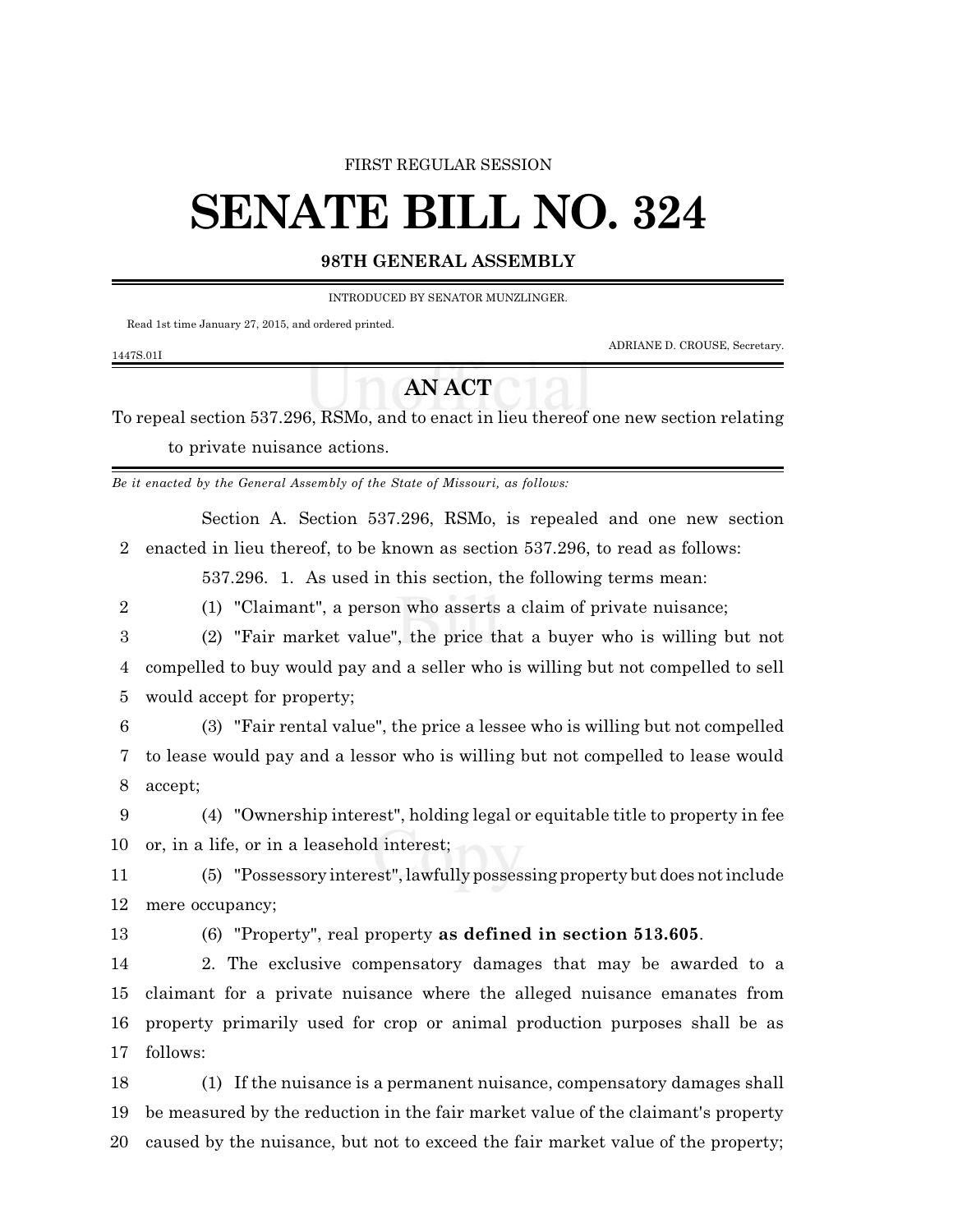(2) If the nuisance is a temporary nuisance, compensatory damages shall be measured by the diminution in the fair rental value of the claimant's property caused by the nuisance;

 (3) Ifthe nuisance is shown by objective and documented medical evidence to have caused a medical condition to claimant, compensatory damages arising from that medical condition may be awarded in addition to the exclusive damages permitted under subdivisions (1) and (2) of this subsection.

 3. Concerning a private nuisance where the alleged nuisance emanates from property primarily used for crop or animal production purposes, if any claimant or claimant's successor with ownership interest brings any subsequent claim against the same defendant or defendant's successors for temporary nuisance related to a similar activity or use of the defendant's property, and such activity or use of property is deemed a nuisance, the activity or use of property at issue shall be considered a permanent nuisance and such claimant and claimant's successors shall be limited to and bound by the remedies available for a permanent nuisance.

 4. If a defendant in a private nuisance case where the nuisance is alleged to emanate from property used for crop or animal production purposes demonstrates a good faith effort to abate a condition that is determined to constitute a nuisance, the nuisance shall be deemed to be not capable of abatement. Substantial compliance with a court order regarding such property shall constitute such a good faith effort as a matter of law.

 5. Concerning a private nuisance where the alleged nuisance emanates from property primarily used for crop or animal production purposes, no person shall have standing to bring an action for private nuisance unless the person has an ownership interest in the property alleged to be affected by the nuisance.

6. Nothing in this section shall:

 (1) Prohibit a person from recovering damages for annoyance, discomfort, sickness, or emotional distress; provided that such damages are awarded on the basis of other causes of action independent of a claim of nuisance; or

 (2) Prohibit the recovery of any damages, direct, consequential, or otherwise, resulting from or relating to crop destruction, crop damage, contamination of the seed supply, or a diminution of crop value resulting from contamination of the seed or grain supply, herbicide drift, or other diminution of crop value.

7. If any party requests the court or jury visit the property alleged to be